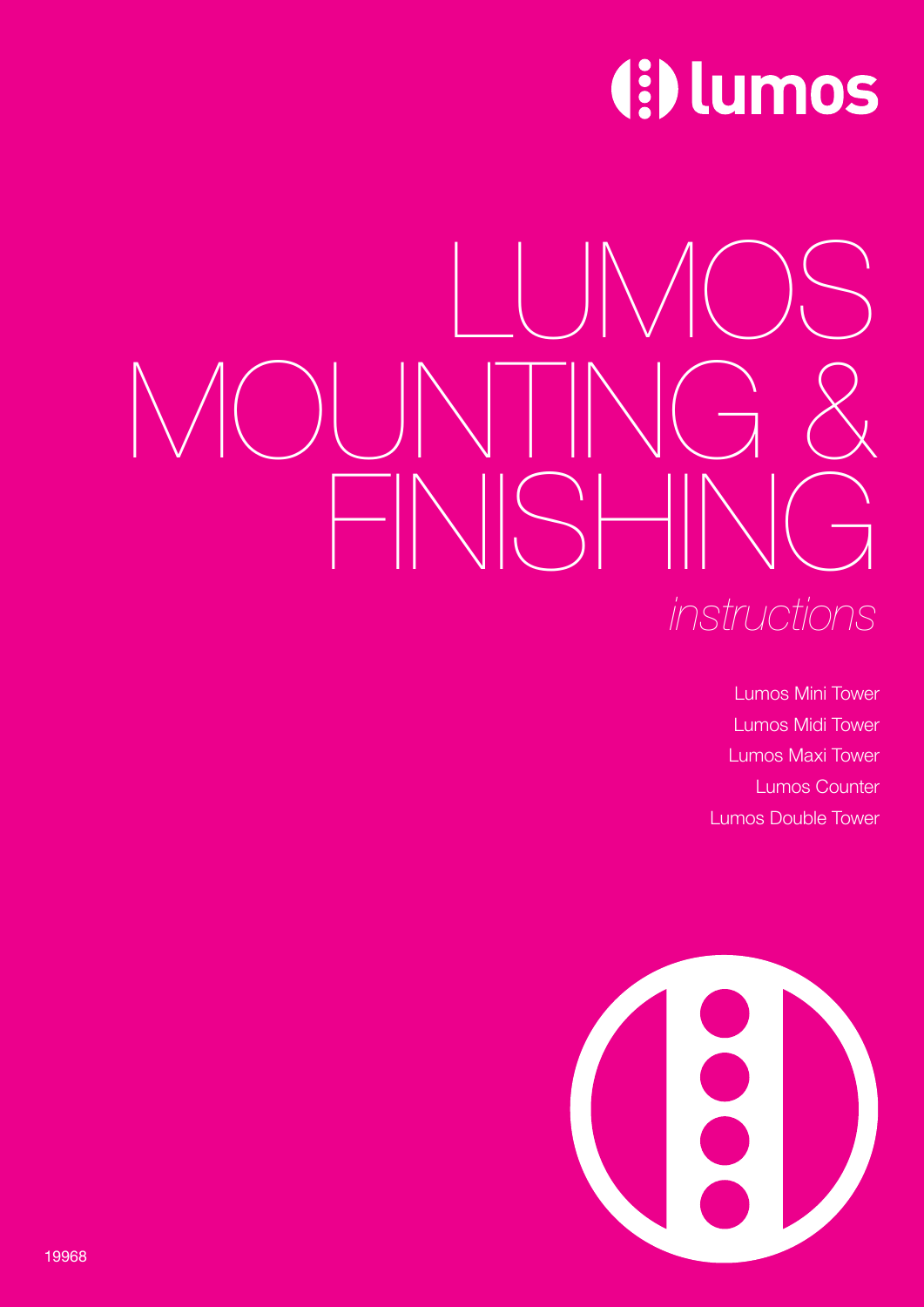# Introduction



#### Media

The Twist display range is designed to work best with 175 micron back-lit material, with a 125- 150mic laminate. Using this media will enable all elements of the Twist range to meet its high standards and allow the user to fully appreciate the ease and beauty of the system; using any media other than the recommended weight may result in your product not working as required.

### Useful Materials

In addition to your standard finishing apparatus we strongly recommend the following materials to be stock items when working the Lumos display range:

- 175mic back-lit film
- 125-150mic laminate
- 12.5mm magnetic tape (polarity A)
- Webbed tape
- Tessa tape